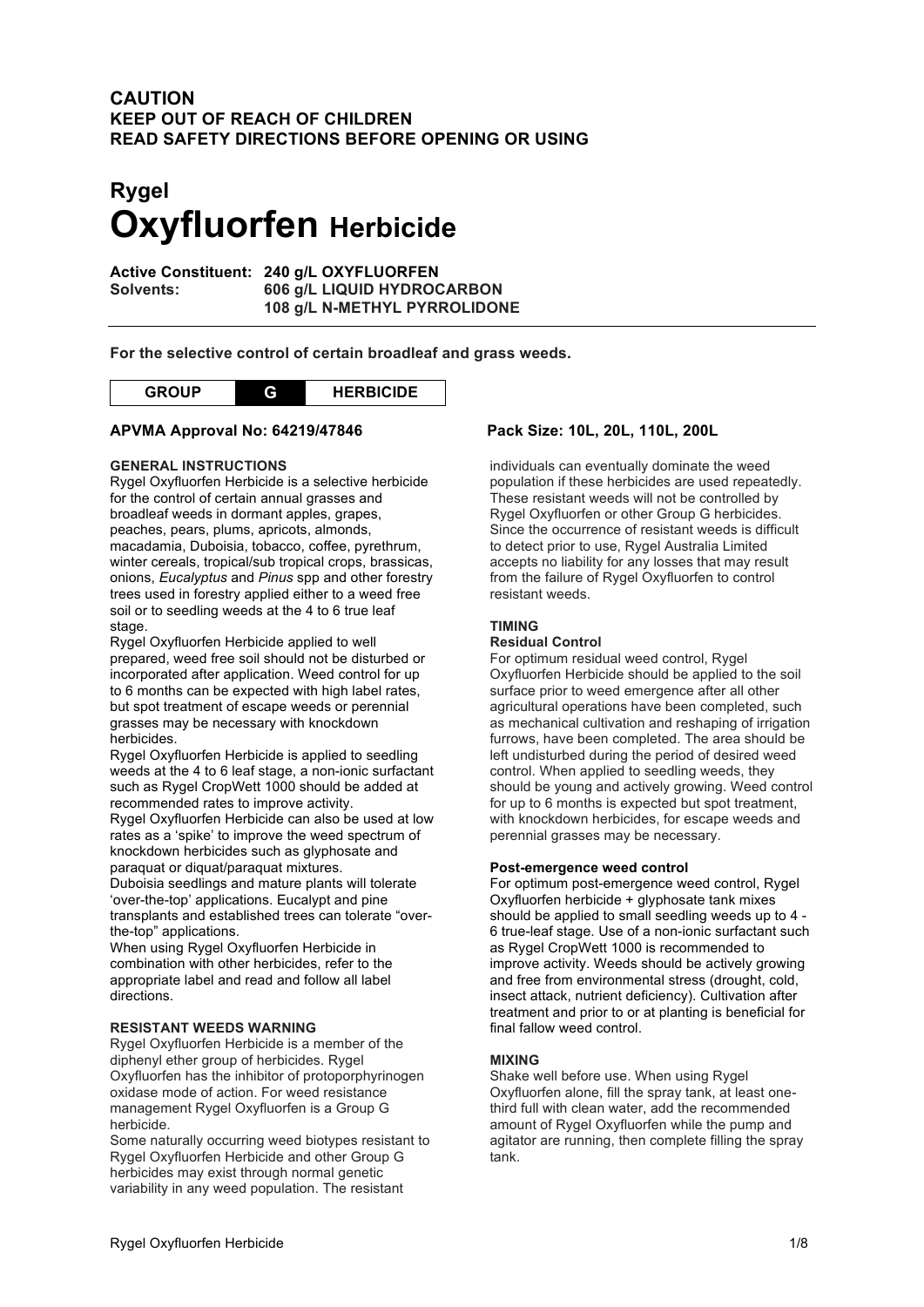A non-ionic surfactant, if required by label directions, should be added near the end of the filling process to minimise foaming. When tank mixing with oryzalin, add to one-third

filled tank, then the Rygel Oxyfluorfen during the filling operation. Maintain agitation during mixing and until spraying is completed.

When tank mixing with glyphosate products, paraquat/diquat or diquat, add these after Rygel Oxyfluorfen during the filling operation. When using Rygel Oxyfluorfen in mixtures always refer to the appropriate label and read and follow all label directions.

#### **Rygel Oxyfluorfen Herbicide + Glyphosate tankmixes**

Ensure thorough agitation when mixing, filling the spray tank and during application, irrespective of glyphosate formulation used. Follow recommended order and directions for tank mixing Rygel Oxyfluorfen and glyphosate. Use all spray mix immediately after preparation.

• DO NOT tank mix Rygel Oxyfluorfen Herbicide and glyphosate without agitation.

• DO NOT allow mix to stand unagitated.

• DO NOT store Rygel Oxyfluorfen Herbicide and glyphosate tank mixes.

• DO NOT mix other agrochemical products with Rygel Oxyfluorfen and glyphosate tank mixtures.

#### **APPLICATION**

Spray equipment should be calibrated carefully before use.

Rygel Oxyfluorfen Herbicide should be applied uniformly with an accurately calibrated, low pressure herbicide sprayer, as a directed treatment to the base of tree and vine crops using flat fan or hollow cone nozzles. Complete coverage of seedling weeds is required for maximum knockdown effect. Ensure both weed foliage and the soil surface are sprayed.

Apply using a vehicle mounted boom, calibrate to deliver a droplet spectrum classification defined as medium by the American Society of Agricultural Engineers (ASAE) Standard S572, using water volume of 250 to 500 litres per hectare for bare soil or 100 to 1350 litres per hectare when seedling weeds (4 to 6 leaf stage) are treated. Use the higher volumes where weed density is high. Tank mixtures of 75 mL/ha of Rygel Oxyfluorfen Herbicide with glyphosate herbicides should be

applied in 30 to 200 litres spray volume per hectare. For maximum residual control, Rygel Oxyfluorfen Herbicide should NOT be incorporated or disturbed after application.

#### **CROP SAFETY**

Rygel Oxyfluorfen may be applied as directed around dormant peach, plum, apricot, almond, apple and pear trees and grape vines of all ages when applied at rates of less than 1.0 L/ha. When applied at 3.0 L/ha and above, the trees and grape vines should be at least 3 years of age. Do NOT apply Rygel Oxyfluorfen once bud swell has occurred when using rates greater than 1.0 L/ha. Duboisia seedlings and mature plants will tolerate 'over-the-top' applications of Rygel Oxyfluorfen. When using the 75 mL/ha rate, Rygel Oxyfluorfen

may be applied as directed prior to sowing winter cereals.

#### **COMPATIBILITY**

Rygel Oxyfluorfen is compatible with glyphosate products (with agitation), oryzalin, paraquat/diquat, diquat and glufosinate products.

#### **PROTECTION OF CROPS, NATIVE AND OTHER NON-TARGET PLANTS**

DO NOT apply under weather conditions, or from spraying equipment, that may cause spray to drift onto nearby water bodies, susceptible plants/crops, cropping lands or pastures.

#### **PROTECTION OF LIVESTOCK**

Use with care when applying in areas frequented by stock.

#### **PROTECTION OF WILDLIFE, FISH, CRUSTACEANS AND ENVIRONMENT**

This product is highly toxic to wildlife and fish. DO NOT contaminate lakes, ponds, streams, rivers or waterways with the chemical or used containers. Use care when applying in areas frequented by wildlife or adjacent to any body of water. DO NOT apply when weather conditions favour drift from target areas.

#### **STORAGE AND DISPOSAL**

Store in the closed, original container in a cool, wellventilated area. Do not store for prolonged periods in direct sunlight. Triple or preferably pressure rinse containers before disposal. Add rinsings to spray tank. Do not dispose of undiluted chemicals on-site. If recycling, replace cap and return clean containers to recycler or designated collection point. If not recycling, break, crush or puncture and bury empty containers in a local authority landfill. If no landfill is available, bury the containers below 500 mm in a disposal pit specifically marked and set up for this purpose, clear of waterways, desirable vegetation and roots. Empty containers and product should not be burnt.

#### **SAFETY DIRECTIONS**

Will damage eyes and will irritate the skin. Avoid contact with eyes and skin. When opening the container and preparing spray and using the prepared spray, wear cotton overalls buttoned to the neck and wrist and a washable hat, elbow length butyl rubber gloves and goggles. If product on skin, immediately wash area with soap and water. If product in eyes, wash it out immediately with water. Wash hand after use. After each day's use, wash gloves, goggles and contaminated clothing.

#### **FIRST AID**

If poisoning occurs, contact a doctor or Poisons Information Centre. Phone Australia 13 11 26. If swallowed, do NOT induce vomiting. Give a glass of water.

#### **MATERIAL SAFETY DATA SHEET**

For further information refer to the Material Safety Data Sheet (MSDS).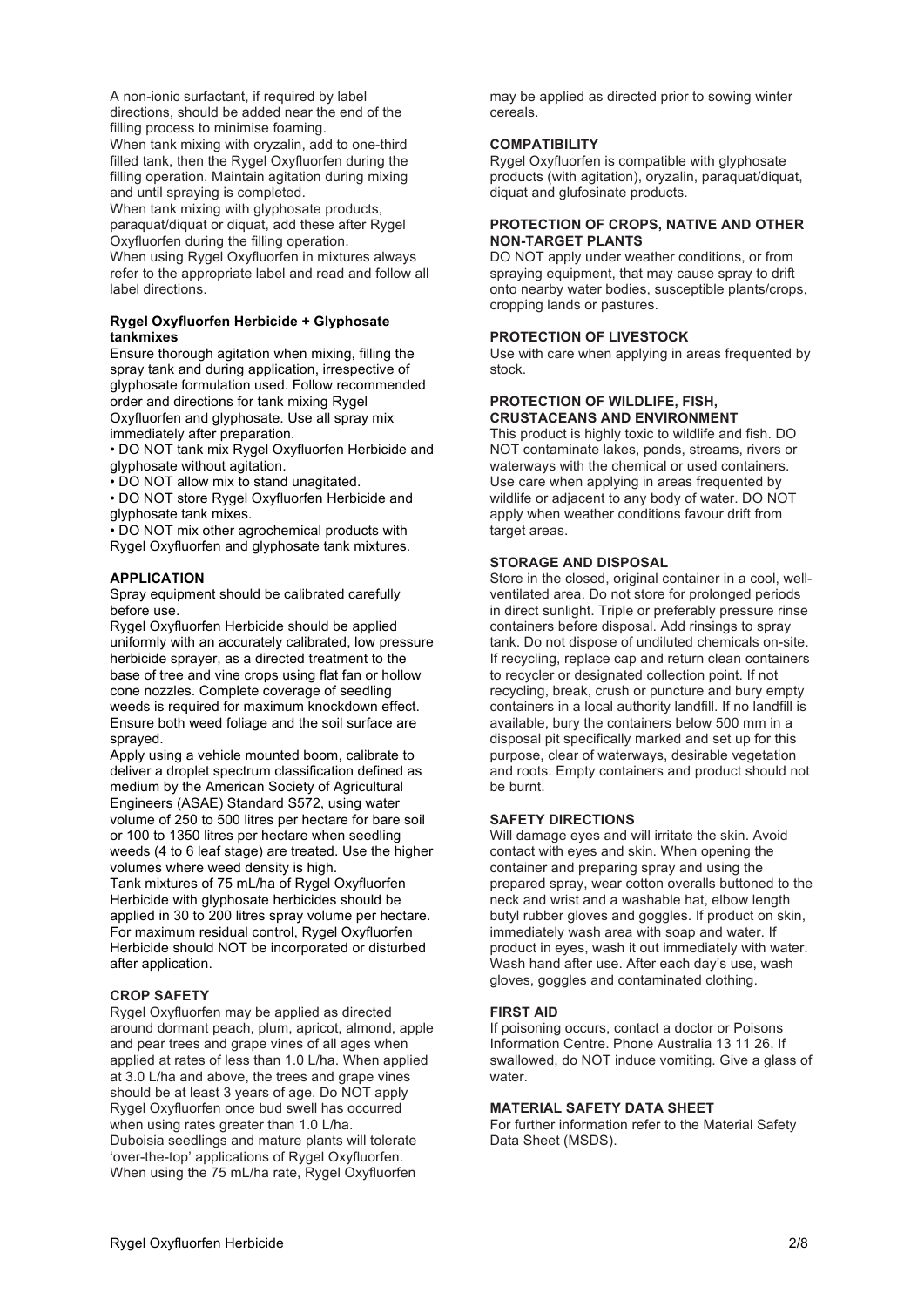#### **CONDITIONS OF SALE**

The use of Rygel Oxyfluorfen Herbicide being beyond the control of the manufacturer, no warranty expressed or implied is given by Rygel Australia Pty Ltd regarding its suitability, fitness or efficiency for any purpose for which it is used by the buyer, whether in accordance with the directions or not and Rygel Australia Pty Ltd accepts with no responsibility for any consequences whatsoever resulting from the use of this product.

#### **In an Emergency Dial 000 Police or Fire Brigade**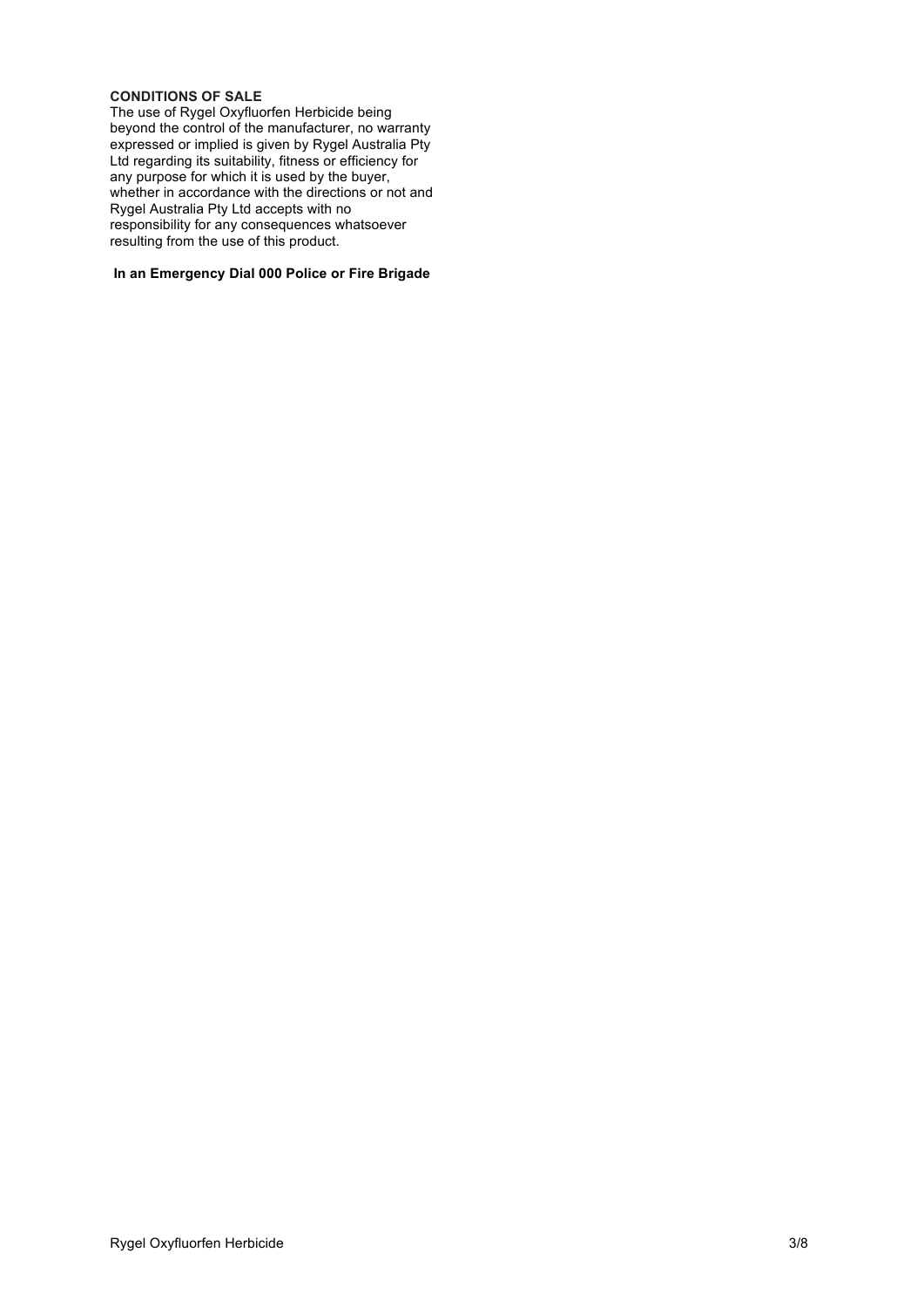#### **DIRECTIONS FOR USE**

Rygel Oxyfluorfen Herbicide can be used on weed-free soil to prevent germination of a wide variety of weeds or it can be applied to existing weeds at seedling stage especially with a tank mix partner to increase the variety of weeds controlled and/or the length of residual control. Rygel Oxyfluorfen Herbicide can also be added at a low rate as a 'spike' to glyphosate or paraquat and diquat/paraquat herbicides to improve knockdown.

#### **1. Rygel Oxyfluorfen Herbicide applied as a 'spike' with glyphosate OR with either paraquat or a diquat/paraquat mixture.**

**RESTRAINT:** DO NOT disturb weeds by cultivation or sowing for 1 day following application to annual weeds and 7 days for perennial weeds to ensure herbicide absorption, unless specified in the CRITICAL COMMENTS.

| <b>SITUATON</b>                                                                                                                                                                                                                                          | <b>FOR WEEDS</b><br><b>CONTROLLED &amp;</b><br><b>TIME OF</b><br><b>APPLICATION</b>                                 | <b>RATE of Rygel</b><br>Oxyfluorfen<br><b>Herbicide</b>                                           | <b>CRITCAL COMMENTS</b>                                                                                                                                                                                                                                                                                                                                                                                                                                                                                                                                                                                                                                               |
|----------------------------------------------------------------------------------------------------------------------------------------------------------------------------------------------------------------------------------------------------------|---------------------------------------------------------------------------------------------------------------------|---------------------------------------------------------------------------------------------------|-----------------------------------------------------------------------------------------------------------------------------------------------------------------------------------------------------------------------------------------------------------------------------------------------------------------------------------------------------------------------------------------------------------------------------------------------------------------------------------------------------------------------------------------------------------------------------------------------------------------------------------------------------------------------|
| Fruit & nut trees,<br>vines including:<br>Grapevines, Olive<br>trees, Pome fruit<br>(eg. apple, pear,<br>nashi, quince),<br>Stone fruit (eg.<br>apricot, cherry,<br>nectarine, peach,<br>plum) Tree nuts<br>(eg. almond,<br>macadamia,<br>pecan, walnut) | Refer to label of<br>the glyphosate<br>product (such as<br>Rygel ClearUp)                                           | 75 mL/ha plus a<br>glyphosate<br>product at its<br>recommended<br>label rate                      | Addition of Rygel Oxyfluorfen Herbicide to glyphosate<br>products will improve knockdown and increase the<br>speed at which treated weeds develop visible<br>symptoms of phytotoxicity (compared to results<br>achieved with glyphosate applied alone) and give<br>control of annual nettles, (Urtica spp.), barley grass,<br>Paterson's curse, smallflowered mallow and storksbill.<br>For rates of glyphosate, refer to the appropriate label.<br>Read and follow all label directions.<br><b>DO NOT apply</b> the tank mix of glyphosate and Rygel<br>Oxyfluorfen near trees or vines less than 3 years old<br>unless they are effectively shielded from spray and |
|                                                                                                                                                                                                                                                          |                                                                                                                     |                                                                                                   | spray drift.                                                                                                                                                                                                                                                                                                                                                                                                                                                                                                                                                                                                                                                          |
|                                                                                                                                                                                                                                                          | Refer to label of<br>the paraquat or<br>diquat/paraquat<br>products (such as<br>Rygel Paraquat or<br>Rygel PreSeed) | 250 mL/ha plus<br>a paraquat or<br>diquat/paraquat<br>product at its<br>recommended<br>label rate | Addition of Rygel Oxyfluorfen Herbicide in a tank mix<br>with a paraquat or diquat/paraquat product will<br>improve control of small flowered mallow, evening<br>primrose and other weeds sensitive to Rygel<br>Oxyfluorfen Herbicide.                                                                                                                                                                                                                                                                                                                                                                                                                                |
|                                                                                                                                                                                                                                                          |                                                                                                                     |                                                                                                   | For the rate of the paraguat or diguat/paraguat<br>product, refer to the appropriate label. Read and follow<br>all label directions.                                                                                                                                                                                                                                                                                                                                                                                                                                                                                                                                  |

#### **2. Rygel Oxyfluorfen Herbicide applied to weed-free soil or weeds at seedling stage.**

**RESTRAINT:** If applying to weed seedlings, DO NOT disturb weeds by cultivation or sowing for 1 day following application to annual weeds and 7 days for perennial weeds to ensure herbicide absorption, unless specified in the CRITICAL COMMENTS.

| <b>CROP</b>                                                    | <b>WEEDS</b><br><b>CONTROLLED</b>    | <b>TIME OF</b><br><b>APPLICATION</b>               | <b>RATE</b>          | <b>CRITICAL COMMENTS</b>                                                                                                                                                                                                                                                                        |
|----------------------------------------------------------------|--------------------------------------|----------------------------------------------------|----------------------|-------------------------------------------------------------------------------------------------------------------------------------------------------------------------------------------------------------------------------------------------------------------------------------------------|
| <b>Brassica Crops</b><br>Broccoli,<br>Cabbages,<br>Cauliflower | Refer to<br>Weeds<br>Controlled list | Weed free soil<br>(prior to crop<br>transplanting) | $1.5$ to $2$<br>L/ha | Apply Rygel Oxyfluorfen to prepared ground 4 to<br>7 days prior to transplanting. If soil is dry<br>irrigation or rainfall is required prior to<br>transplanting for activation of Rygel Oxyfluorfen.<br>Utilise transplanting techniques, which cause<br>minimal soil disturbance.             |
|                                                                |                                      |                                                    |                      | Excessive soil disturbance will lessen herbicide<br>activity. Use the higher rate in situations where<br>weed pressure is known to be heavy.                                                                                                                                                    |
| Coffee<br>Refer to<br>Weeds                                    |                                      | Weed free soil                                     | 2 or 4<br>L/ha       | Use the higher rate where longer residual activity<br>(up to 4 months) is required.                                                                                                                                                                                                             |
|                                                                | Controlled list                      | Weeds at 2 to<br>4 true leaf<br>stage              |                      | When seedlings are present, apply as a tank mix<br>with paraquat to produce both knockdown and<br>residual control.                                                                                                                                                                             |
|                                                                |                                      |                                                    |                      | Addition of a non-ionic surfactant such as<br>Cropwett 1000 at 150 mL/100L should be used in<br>the spray mixture. Apply as a directed spray to<br>avoid contact with coffee plants. Mature<br>established weeds must be eliminated by<br>mechanical or chemical means prior to<br>application. |
| <b>Duboisia</b>                                                | Refer to                             | Weed free soil                                     | 4 or 8               | Use higher dosage where longer residual control                                                                                                                                                                                                                                                 |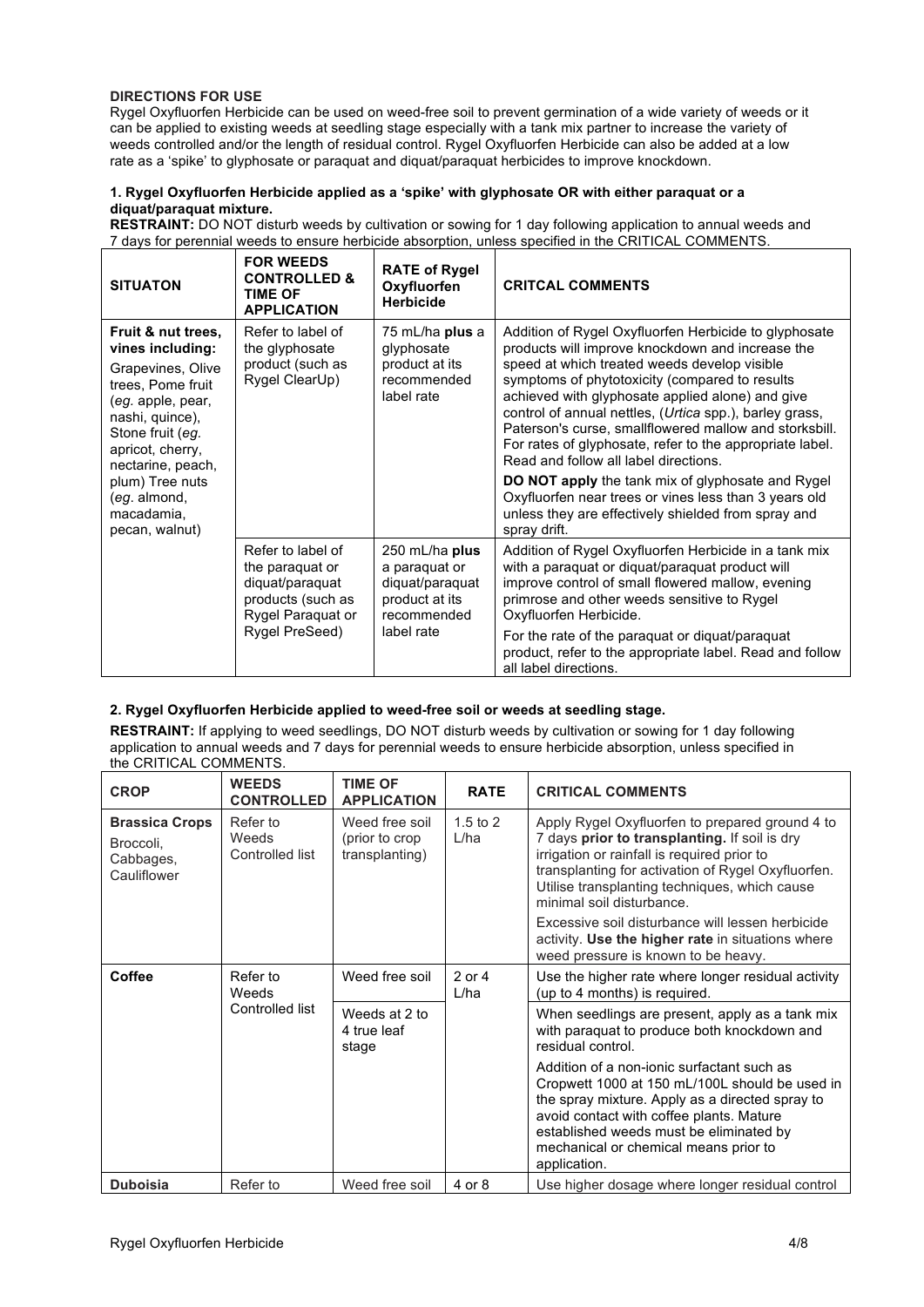| <b>CROP</b>                                                                                                                                                                                                                             | <b>WEEDS</b><br><b>CONTROLLED</b>               | <b>TIME OF</b><br><b>APPLICATION</b>                                     | <b>RATE</b>                                                                       | <b>CRITICAL COMMENTS</b>                                                                                                                                                                                                                                                                                                                      |
|-----------------------------------------------------------------------------------------------------------------------------------------------------------------------------------------------------------------------------------------|-------------------------------------------------|--------------------------------------------------------------------------|-----------------------------------------------------------------------------------|-----------------------------------------------------------------------------------------------------------------------------------------------------------------------------------------------------------------------------------------------------------------------------------------------------------------------------------------------|
| <b>Duboisia</b>                                                                                                                                                                                                                         | Weeds                                           | Weed free soil                                                           | L/ha                                                                              | (up to 6 months) is required.                                                                                                                                                                                                                                                                                                                 |
|                                                                                                                                                                                                                                         | Controlled list<br>(best results)               |                                                                          |                                                                                   | 'Over-the-top' application will be tolerated.                                                                                                                                                                                                                                                                                                 |
|                                                                                                                                                                                                                                         | are achieved<br>when applied<br>to moist soil   | Weeds at 4 to<br>6 true leaf<br>stage                                    |                                                                                   | Recently germinated small seedling grasses and<br>broadleaf weeds (4 to 6 true leaves) will be<br>controlled at these rates.                                                                                                                                                                                                                  |
|                                                                                                                                                                                                                                         | free of weeds)                                  |                                                                          |                                                                                   | Established larger weeds must be eliminated by<br>mechanical means prior to the application of<br>Rygel Oxyfluorfen.                                                                                                                                                                                                                          |
|                                                                                                                                                                                                                                         |                                                 |                                                                          |                                                                                   | Add a non-ionic surfactant such as CropWett<br>1000 (250mL/100L) to enhance activity.                                                                                                                                                                                                                                                         |
| <b>Forestry</b><br><b>Plantations:</b><br>Eucalyptus spp.<br>Pinus spp.<br>(either before or<br>preferably within                                                                                                                       | Refer to<br>Weeds<br>Controlled list            | Weed free soil<br>(either before<br>or preferably<br>within 4weeks<br>οf | 3 or 4<br>L/ha                                                                    | Under weed-free conditions, apply as a directed<br>or 'over-the-top' spray. Disturbance of the<br>herbicidal barrier on the soil surface at<br>transplantation may reduce the length of weed<br>control. If weed seedlings are present, apply as<br>an 'over-the-top' spray.                                                                  |
| 4 weeks of<br>transplanting)                                                                                                                                                                                                            |                                                 | transplanting)<br>Weeds at 4 to<br>6 true leaf<br>stage                  |                                                                                   | In either situation, use the higher rate for longer<br>residual control. Oxyfluorfen Herbicide can be<br>applied in a tank mix with simazine to extend the<br>spectrum and length of weed control.                                                                                                                                            |
|                                                                                                                                                                                                                                         |                                                 |                                                                          |                                                                                   | DO NOT use this tank mix in Eucalyptus<br>plantations grown on sands, with no clay or<br>organic matter. The likelihood of foliar damage to<br>trees (especially eucalypts)                                                                                                                                                                   |
|                                                                                                                                                                                                                                         |                                                 |                                                                          |                                                                                   | will increase if applied to foliage that has not<br>hardened off and/or if the temperature exceeds<br>20°C. However Oxyfluorfen Herbicide is<br>generally regarded as safe to commonly planted<br>forestry species but the sensitivity of less<br>common species should be tested on small<br>areas before a large-scale application is made. |
| <b>Forestry Trees</b>                                                                                                                                                                                                                   | <b>Broadleaf</b><br>weeds and<br>grasses        | Weeds at 4 to<br>6 true leaf<br>stage                                    | 4 L/ha 0r<br>4mL/10m <sup>2</sup>                                                 | For the establishment of trees for approved farm<br>practices such as wind breaks, erosion control,<br>woodlots and forestry plantings. When applying<br>as a post-plant spray, ensure spray is directed to<br>the base of seedlings, or that seedlings are<br>protected.                                                                     |
|                                                                                                                                                                                                                                         |                                                 |                                                                          |                                                                                   | Do not apply under hot or windy conditions.                                                                                                                                                                                                                                                                                                   |
| <b>Onions</b><br>(seeded)                                                                                                                                                                                                               | Blackberry<br>Nightshade<br>(Solanum<br>nigrum) | Hook leaf<br>stage                                                       | $50 - 100$<br>mL/ha                                                               | Do not exceed 100 mL/ha at the hook leaf stage<br>as excessive crop damage may occur.                                                                                                                                                                                                                                                         |
| Common<br>Cotula (Cotula<br>australis),<br>Crowsfoot/<br>Storksbill<br>(Erodium<br>spp.),<br>Deadnettle<br>(Lamium<br>amplexicaule),<br>Docks (Rumex<br>spp.), Fumitory<br>(Pink and<br>white flowered)<br>(Fumaria spp.),<br>Groundsel |                                                 | 1.5 to 2.5 leaf<br>stage                                                 | $350 - 500$<br>mL/ha                                                              | Best results are obtained when the hook leaf<br>stage treatment is followed by a further<br>application of Rygel Oxyfluorfen when onions are<br>at the 1.5 to 2.5 leaf stage.                                                                                                                                                                 |
|                                                                                                                                                                                                                                         |                                                 |                                                                          | Apply Rygel Oxyfluorfen in at least 100 L/ha<br>water at pressures below 150 kPa. |                                                                                                                                                                                                                                                                                                                                               |
|                                                                                                                                                                                                                                         |                                                 |                                                                          |                                                                                   | DO NOT exceed 150 kPa because excessive<br>crop damage could result. Multiple treatments<br>may be applied provided the total dose does not<br>exceed 2 L/ha in one season. For control of other<br>weeds, use in a program with other registered<br>herbicides.                                                                              |
|                                                                                                                                                                                                                                         |                                                 |                                                                          |                                                                                   | NOTE: Can cause flecking, twisting or stunting of<br>onion plants although such symptoms are<br>normally short-lived.                                                                                                                                                                                                                         |
|                                                                                                                                                                                                                                         | (Senecio<br>vulgaris),<br>Hogweed/              |                                                                          |                                                                                   | DO NOT apply in conditions of very high<br>humidity.                                                                                                                                                                                                                                                                                          |
|                                                                                                                                                                                                                                         | Wireweed                                        |                                                                          |                                                                                   | DO NOT apply to weeds or crops, which are<br>stressed by prevailing weather conditions,                                                                                                                                                                                                                                                       |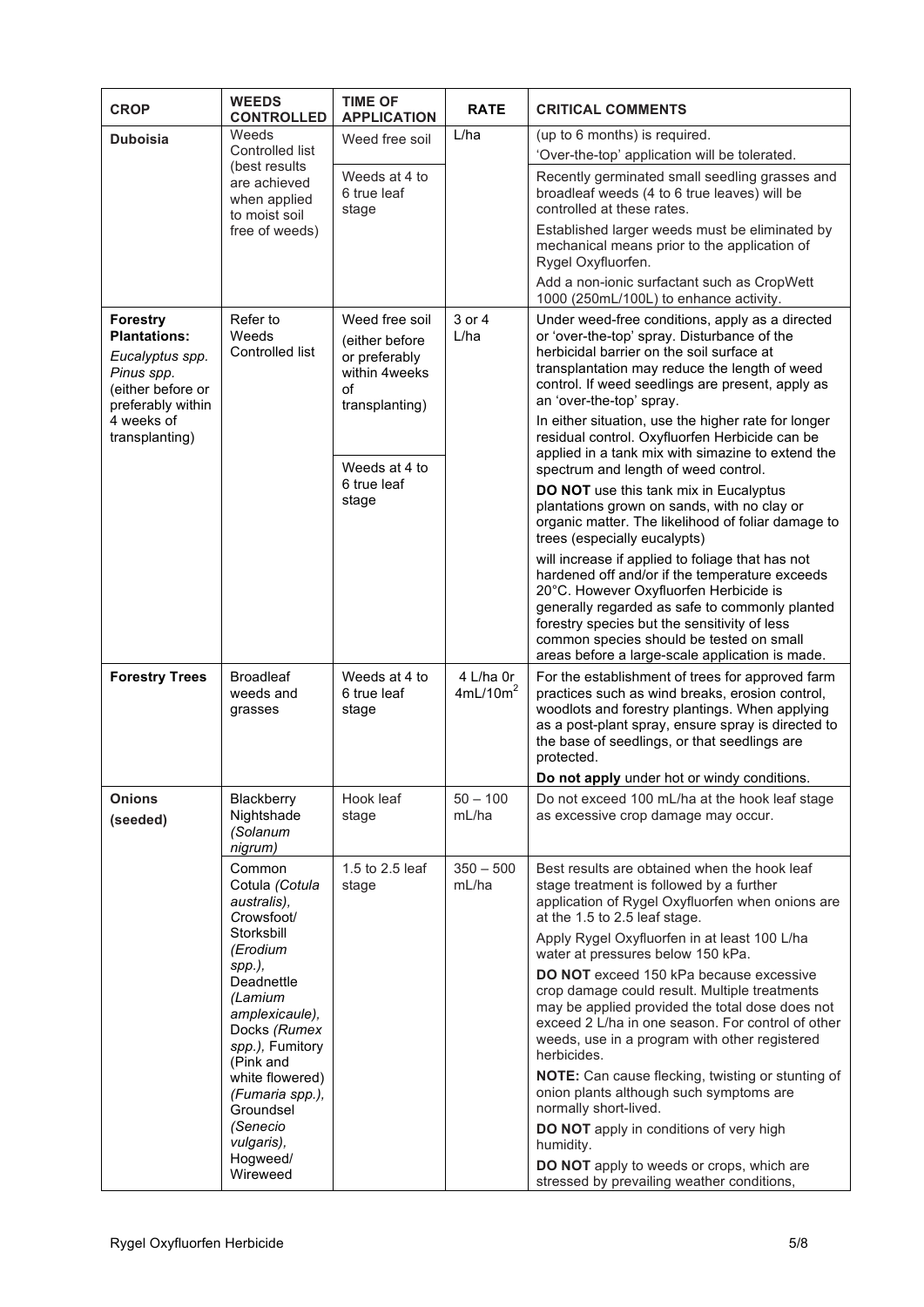| <b>CROP</b>                                                                                                                               | <b>WEEDS</b><br><b>CONTROLLED</b>                                                                                                                                                                                                      | <b>TIME OF</b><br><b>APPLICATION</b>                                          | <b>RATE</b>         | <b>CRITICAL COMMENTS</b>                                                                                                                                                                                                                                                                                                                                                                                                                                                                                   |
|-------------------------------------------------------------------------------------------------------------------------------------------|----------------------------------------------------------------------------------------------------------------------------------------------------------------------------------------------------------------------------------------|-------------------------------------------------------------------------------|---------------------|------------------------------------------------------------------------------------------------------------------------------------------------------------------------------------------------------------------------------------------------------------------------------------------------------------------------------------------------------------------------------------------------------------------------------------------------------------------------------------------------------------|
|                                                                                                                                           | (Polygonum<br>aviculare), Milk<br>Thistle<br>(Sonchus<br>oleraceus),<br>Plantain<br>(Plantago<br>spp.), Sorrel<br>(Rumex<br>acetosella),<br>Potato weed<br>(Galinsoga<br>parviflora),<br>Volunteer<br>potato<br>(Solanum<br>tuberosum) |                                                                               |                     | disease or mechanical damage.<br>DO NOT use wetting agents or other adjuvants.                                                                                                                                                                                                                                                                                                                                                                                                                             |
| Pyrethrum<br>- as bare rooted<br>transplants or<br>seedlings                                                                              | Refer to<br>Weeds<br>Controlled list<br>(except)<br>chickweed)                                                                                                                                                                         | Pre=plant<br>incorporated<br>into weed free<br>soil worked to<br>a fine tilth | 4 or 6<br>L/ha      | Apply prior to final soil preparation. The preferred<br>implements for final soil preparation would be<br>either a multiple tyne cultivator or rotary harrows.<br>Use the 6 L/ha rate for heavy black clay soils<br>only (as found in the Derwent and Coal River<br>Valleys, Tasmania). Rygel Oxyfluorfen Herbicide<br>will not provide consistent control of chickweed.                                                                                                                                   |
| Pyrethrum<br>- more than 4<br>leaves                                                                                                      | Blackberry<br>nightshade,<br>Cleavers, Field<br>bindweed,<br>Fumitory,<br>Groundsel,<br>Sorrel.<br>Volunteer<br>potato,<br>Wireweed                                                                                                    | Emerged<br>weeds present                                                      | 100 to 150<br>mL/ha | Apply when pyrethrum growth stage is greater<br>than 4 true leaf.                                                                                                                                                                                                                                                                                                                                                                                                                                          |
| Pyrethrum<br>- established<br>crops, $> 1$ year<br>old                                                                                    | As above plus<br>Sow Thistle,<br>Spear Thistle                                                                                                                                                                                         |                                                                               | 200 mL to<br>4 L/ha | Apply when pyrethrum is > 10 cm rosettes. Apply<br>rates of more than 1.0 L/ha ONLY between 1st of<br>February and 31st of March. DO NOT apply<br>later than 25 weeks before harvest.                                                                                                                                                                                                                                                                                                                      |
| <b>Tobacco</b>                                                                                                                            | Refer to<br>Weeds<br>Controlled list                                                                                                                                                                                                   | Weed free soil                                                                | 4 L/ha              | Use to control weeds along spray lines only. DO<br>NOT apply to tobacco crop. Apply to soil after<br>solid-set irrigation system has been laid out in<br>the field. Rygel Oxyfluorfen should be applied to<br>moist soil. Where very small weeds (2 to 3 leaf)<br>emerge prior to spraying, the addition of a<br>wetting agent to the spray mixture is necessary<br>for effective control. Should the weeds be more<br>advanced, the addition of 2 L/ha diquat (200g/L)<br>is required. Avoid spray drift. |
| Trees (Fruit &<br>Nuts) and<br>Vines at least 3<br>years old as a<br>dormant<br>application,<br>including:<br>Grapevines,                 | Refer to<br>Weeds<br>Controlled list                                                                                                                                                                                                   | Weed free soil                                                                | 3 or 4<br>L/ha      | DO NOT apply once bud swell has occurred.<br>Apply to freshly cultivated weed free soil. Use<br>higher rate for longer residual control (up to 4<br>months). Where grass weeds are expected to be<br>the major problem, or when control of a wider<br>weed spectrum is needed, mix the lower rate<br>with 4.5L oryzalin (500g/L) per treated hectare.<br>Read and follow all label directions.                                                                                                             |
| Olive trees,<br>Pome fruit (eg.<br>apple, pear,<br>nashi, quince),<br>Stone fruit (eg.<br>apricot, cherry,<br>nectarine,<br>peach, plum), |                                                                                                                                                                                                                                        | Weeds at 4-6<br>leaf stage                                                    |                     | DO NOT once bud swell has occurred. Use<br>higher rate for longer residual control (up to 4<br>months). When light infestations of weeds are<br>present, apply as a tank mix with glyphosate or<br>paraquat/diquat to produce both knockdown and<br>residual control. Read and follow all label<br>directions. Where weed growth is large and                                                                                                                                                              |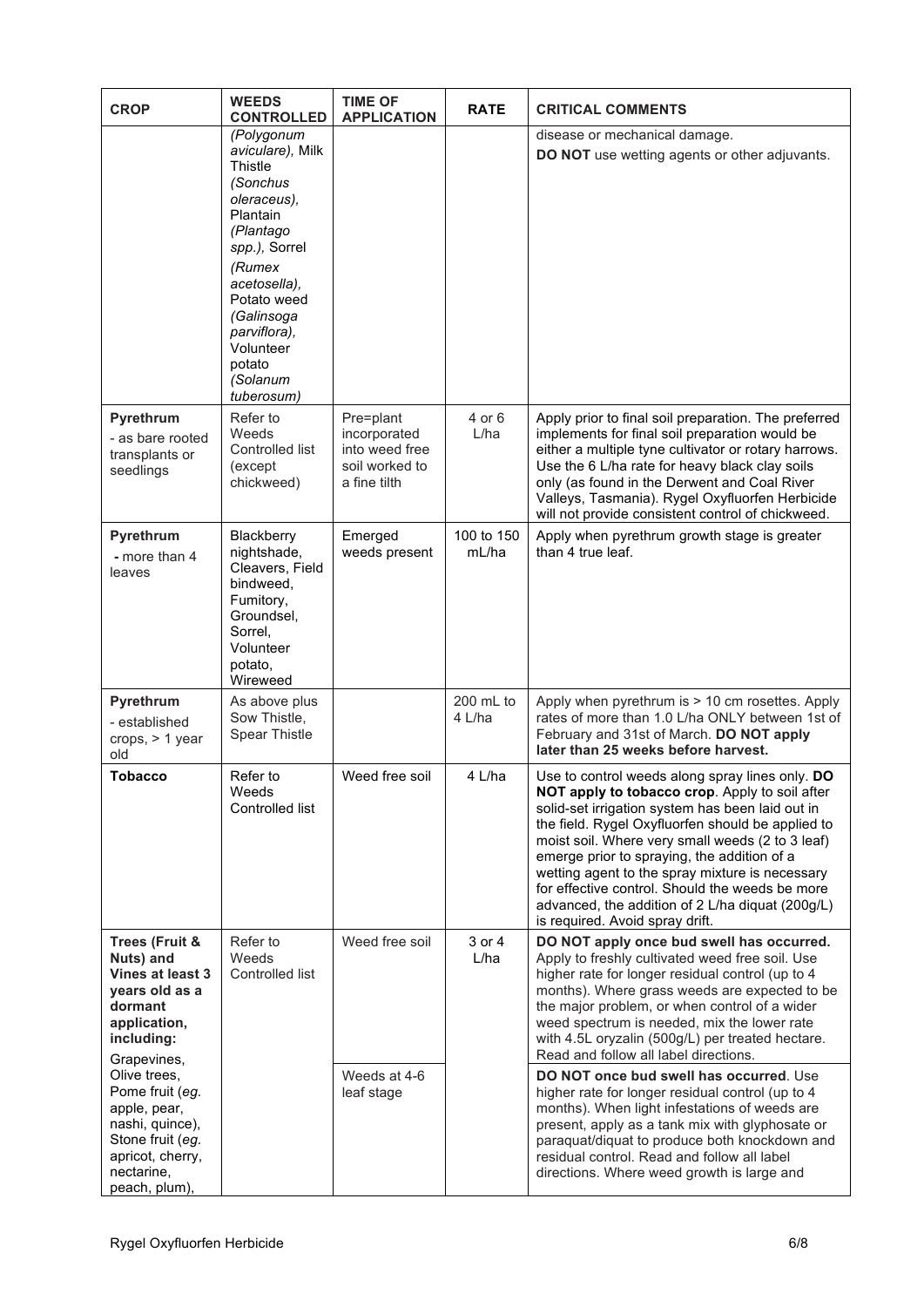| <b>CROP</b>                                                                                                                                                                                                                                          | <b>WEEDS</b><br><b>CONTROLLED</b>           | <b>TIME OF</b><br><b>APPLICATION</b> | <b>RATE</b> | <b>CRITICAL COMMENTS</b>                                                                                                                                                                                 |
|------------------------------------------------------------------------------------------------------------------------------------------------------------------------------------------------------------------------------------------------------|---------------------------------------------|--------------------------------------|-------------|----------------------------------------------------------------------------------------------------------------------------------------------------------------------------------------------------------|
| Tree nuts (eq.<br>almond,<br>macadamia,<br>pecan, walnut)                                                                                                                                                                                            |                                             |                                      |             | dense, weeds must be eliminated prior to<br>application of Rygel Oxyfluorfen, using<br>glyphosate or by mechanical or chemical means.                                                                    |
|                                                                                                                                                                                                                                                      |                                             |                                      |             | Macadamias: Apply in 250 to 500 L water/ha.<br>Apply after harvest to prevent spray contacting<br>nuts. Avoid spray contact with the foliage and<br>stem. DO NOT apply to nuts on the ground.            |
| <b>Tropical and</b><br>sub-tropical<br>fruit crops                                                                                                                                                                                                   | Refer to<br>Weeds<br><b>Controlled List</b> | Weed free soil                       | 4 L/ha      | Best results are achieved when applied to moist<br>soil, free of weeds.                                                                                                                                  |
| (inedible peel),<br>including;<br>Avocado.<br>Cherimoya,<br>Custard apple,<br>Durian, Feijoa,<br>Guava,<br>Jackfruit.<br>Kiwifruit.<br>Longan, Lychee,<br>Mango,<br>Mangosteen,<br>Papaya,<br>Passionfruit,<br>Persimmon,<br>Rambutan, Star<br>apple |                                             | Emerged<br>weeds present             |             | If weeds are present, Rygel Oxyfluorfen<br>Herbicide should be applied as a tank mix with<br>recommended rates of glyphosate or paraquat or<br>diquat/paraquat.<br>Read and follow all label directions. |

**NOT TO BE USED FOR ANY PURPOSE, OR IN ANY MANNER, CONTRARY TO THIS LABEL UNLESS AUTHORISED UNDER APPROPRIATE LEGISLATION**

#### **THIS PRODUCT IS TOO HAZARDOUS FOR USE IN THE HOME GARDEN**

#### **WITHHOLDING PERIODS: GRAZING – DO NOT GRAZE TREATED WEEDS HARVEST – NOT REQUIRED WHEN USED AS DIRECTED**

#### **WEEDS CONTROLLED BEFORE GERMINATION**

| Amsinckia (Amsinckia spp.)                         | Prickly lettuce (Lactuca spp.)               |
|----------------------------------------------------|----------------------------------------------|
|                                                    |                                              |
| Barley grass (Hordeum leporinum)                   | Red natal grass (Rhynchelytrum repens)       |
| Barnyard grass ( <i>Echinochloa</i> spp.)          | Redshank (Amaranthus cruentus)               |
| Blackberry nightshade (Solanum nigrum)             | Ryegrass ( <i>Lolium</i> spp.)               |
| Bladder Ketmia (Hibiscus trionum)                  | Sesbania pea (Sesbania cannabina)            |
| Burrgrass (Cenchrus australis)                     | Shepherd's purse (Capsella bursa-pastoris)   |
| Caltrop (Tribulus terrestris)                      | Smallflower mallow (Malva parviflora)        |
| Capeweed (Arctotheca calendula)                    | Soursob (Oxalis pes-caprae)                  |
| Chickweed (Stellaria media)                        | Sowthistle (Sonchus oleraceus)               |
| Crowsfoot grass ( <i>Eleusine indica</i> )         | Starburr (Acanthospermum hispidum)           |
| Deadnettle (Lamium amplexicaule)                   | Stinkgrass ( <i>Eragrostis cilianensis</i> ) |
| Fat hen (Chenopodium album)                        | Summer grass (Digitaria spp.)                |
| Giant pigweed ( <i>Trianthema portulacastrum</i> ) | Thornapple (Datura stramonium)               |
| Liverseed grass (Urochloa panicoides)              | White eye (Richardia brasiliensis)           |
| Lovegrass ( <i>Eragrostis</i> spp.)                | Wild mustard (Sisymbrium spp.)               |
| Pigeon grass (Setaria spp.)                        | Wild radish (Raphanus raphanistrum)          |
| Pigweed (Portulaca oleracea)                       | Wireweed (Polygonum aviculare)               |
|                                                    |                                              |

#### **SEEDLINGS**  Amsinckia (*Amsinckia* spp.) Bellvine (*Ipomoea* spp.) Capeweed (*Arctotheca calendula)* Pigweed (*Portulaca oleracea)* Potato weed (*Galinsoga parviflora)* Redshank (*Amaranthus cruentus)*